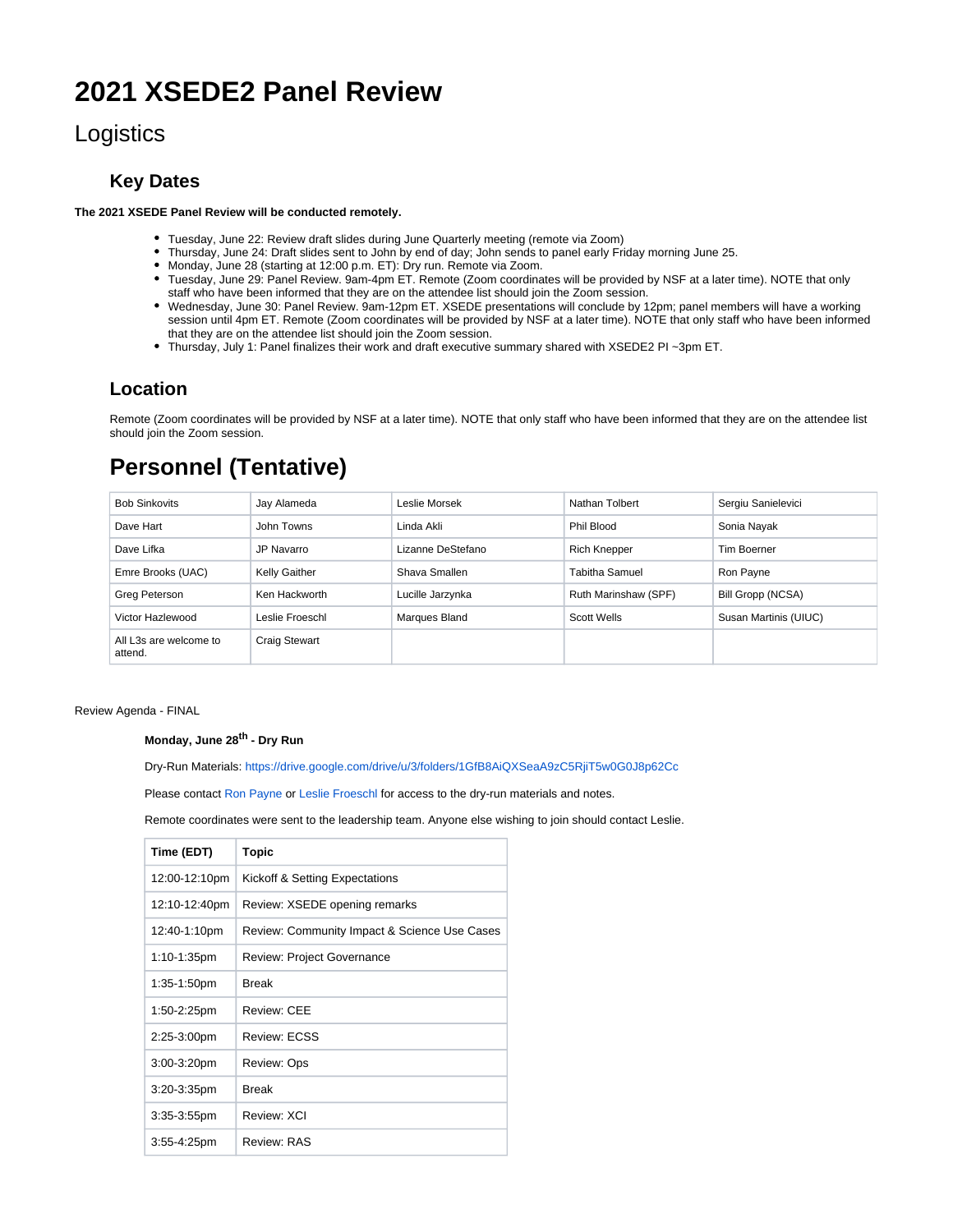| 4:25-5:00pm    | Review: Program Office  |
|----------------|-------------------------|
| $5:00-5:30$ pm | Review: Closing remarks |

#### **Agenda - updated draft**

#### **NSF-Office of Advanced Cyberinfrastructure Review**

**"XSEDE 2.0: Integrating, Enabling and Enhancing National Cyberinfrastructure with Expanding Community Involvement"**

**Project Accomplishments 1 May 2020 – 30 April 2021**

**Proposed Program Plan for Project Year 6 Efforts 1 September 2021 – 31 August 2022**

**in consideration of potential NSF authorization of enabling uninterrupted continuing Project Year 6 operations beginning 1 September 2021**

**Cooperative Agreement #OAC-1548562**

**P.I.: John Towns, the University of Illinois, Urbana-Champaign**

**29 June -1 July 2021**

**televideo hosted by the NSF-Office of Advanced Cyberinfrastructure**

#### Tuesday, June 29<sup>th</sup> - Panel Review, Day 1

Presentations: [https://drive.google.com/drive/u/3/folders/1KG9BA2r9r5T\\_NS-Yj6qsVWf4coZlGNTT](https://drive.google.com/drive/u/3/folders/1KG9BA2r9r5T_NS-Yj6qsVWf4coZlGNTT)

Please contact [Ron Payne](https://confluence.xsede.org/display/~rpayne) or [Leslie Froeschl](https://confluence.xsede.org/display/~lfroesch) for access to the notes from the Panel review.

[Click here for Zoom coordinates that have been provided by NSF.](https://confluence.xsede.org/display/XT/Zoom+Coordinates+for+XSEDE+2021+NSF+Panel+Review) NOTE that only staff who have been informed that they are on the attendee list should join the Zoom session. When entering the Zoom session, XSEDE staff should login with "XSEDE" in front of your name.

| Time (EDT)  | <b>Topic</b>                                                                                                                       | <b>XSEDE Staff</b>                                                                                                                                                                                                                                                        |
|-------------|------------------------------------------------------------------------------------------------------------------------------------|---------------------------------------------------------------------------------------------------------------------------------------------------------------------------------------------------------------------------------------------------------------------------|
| 8:15am      | NSF/OAC-Panel Welcoming remarks & Panel "check-in"                                                                                 | none                                                                                                                                                                                                                                                                      |
| 8:55am      | XSEDE Project team joins televideo                                                                                                 |                                                                                                                                                                                                                                                                           |
| 9:00-9:10am | NSF-OAC/UIUC Welcoming Remarks                                                                                                     | John Towns<br>Kelly Gaither<br>Phil Blood<br><b>Bob Sinkovits</b><br><b>Tim Boerner</b><br>Ron Payne<br>Dave Lifka<br><b>Greg Peterson</b><br>Dave Hart<br>Lizanne<br>DeStefano<br>Ruth<br>Marinshaw<br><b>Emre Brookes</b><br><b>Susan Martinis</b><br><b>Bill Gropp</b> |
| 9:10-9:50am | Review convened - (televideo "host" shifts to XSEDE PI) -<br>Session 1: XSEDE Project Opening Remarks (40 mins) (Towns)<br>Slides: | John Towns<br>Kelly Gaither<br>Phil Blood<br><b>Bob Sinkovits</b><br><b>Tim Boerner</b><br>Ron Payne<br>Dave Lifka<br>Greg Peterson<br>Dave Hart<br>Lizanne<br>DeStefano<br>Ruth<br>Marinshaw<br><b>Emre Brookes</b><br><b>Susan Martinis</b><br><b>Bill Gropp</b>        |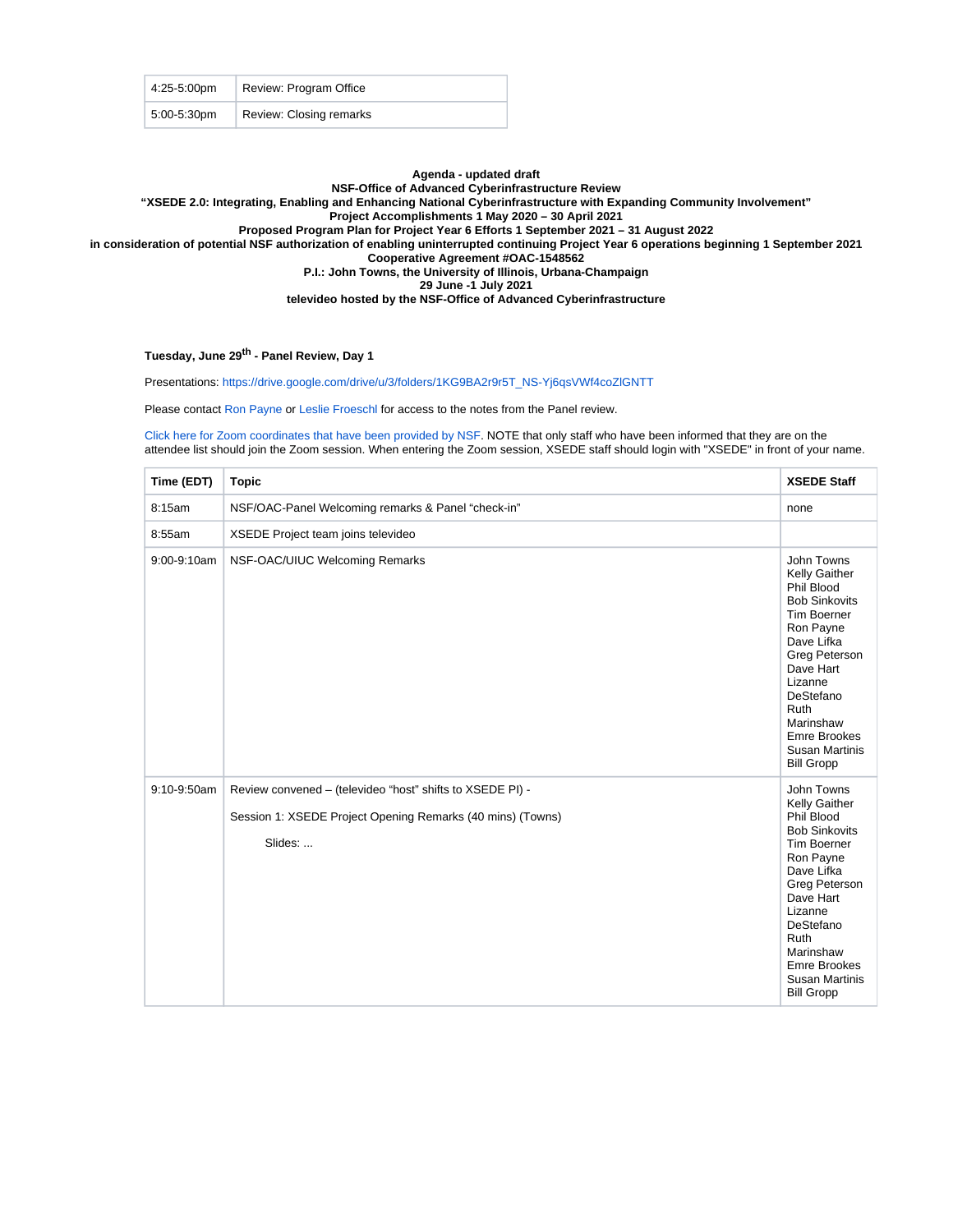| $9:50-10$ :<br>30am  | Session 2: Community Impact & Science Use Cases (40 mins) - (Blood/Backup: Sinkovits)<br>Slides:<br>(televideo "host" shifts to OAC) | John Towns<br>Kelly Gaither<br>Phil Blood<br><b>Bob Sinkovits</b><br>Tim Boerner<br>Ron Payne<br>Dave Lifka<br>Greg Peterson<br>Dave Hart<br>Leslie Froeschl<br><b>Emre Brookes</b><br>Sergiu<br>Sanielevici                                       |
|----------------------|--------------------------------------------------------------------------------------------------------------------------------------|----------------------------------------------------------------------------------------------------------------------------------------------------------------------------------------------------------------------------------------------------|
| 10:30-10:<br>45am    | Break (15 mins)<br>(televideo "host" shifts to XSEDE PI)                                                                             |                                                                                                                                                                                                                                                    |
| $10:45-11$ :<br>20am | Session 3: Project Governance (35 mins) (Boerner/Backup: Towns)<br>Slides:                                                           | John Towns<br>Kelly Gaither<br>Phil Blood<br><b>Bob Sinkovits</b><br>Tim Boerner<br>Ron Payne<br>Dave Lifka<br>Greg Peterson<br>Dave Hart<br>Lizanne<br>DeStefano<br>Ruth<br>Marinshaw<br><b>Emre Brookes</b>                                      |
| 11:20-12:<br>05pm    | Session 4: XSEDE CEE (45 mins); (Gaither; Backup: Akli)<br>Slides:<br>(televideo "host" shifts to OAC)                               | John Towns<br>Kelly Gaither<br>Phil Blood<br><b>Bob Sinkovits</b><br>Tim Boerner<br>Ron Payne<br>Dave Lifka<br>Dave Hart<br>Leslie Morsek<br>Linda Akli<br>Lizanne<br>DeStefano<br>Jay Alameda                                                     |
| $12:05 - 1:$<br>05pm | Break for lunch<br>(televideo "host" shifts to XSEDE PI)                                                                             |                                                                                                                                                                                                                                                    |
| 1:05-1:50pm          | Session 5: XSEDE ECSS (45 mins) (Sinkovits; Backup: Blood)<br>Slides:                                                                | John Towns<br>Kelly Gaither<br>Phil Blood<br><b>Bob Sinkovits</b><br>Tim Boerner<br>Ron Payne<br>Dave Lifka<br>Greg Peterson<br>Dave Hart<br>Marques Bland<br>Leslie Froeschl<br>Sergiu<br>Sanielevici                                             |
| 1:50-2:20pm          | Session 6: XSEDE XCI (30 mins) (Smallen/Samuel; Backup: Lifka)<br>Slides:<br>(televideo "host" shifts to OAC)                        | John Towns<br><b>Kelly Gaither</b><br>Phil Blood<br><b>Bob Sinkovits</b><br>Tim Boerner<br>Dave Lifka<br>Shava Smallen<br><b>Tabitha Samuel</b><br>JP Navarro<br><b>Rich Knepper</b><br>Victor<br>Hazlewood<br>Leslie Froeschl<br>Lucille Jarzynka |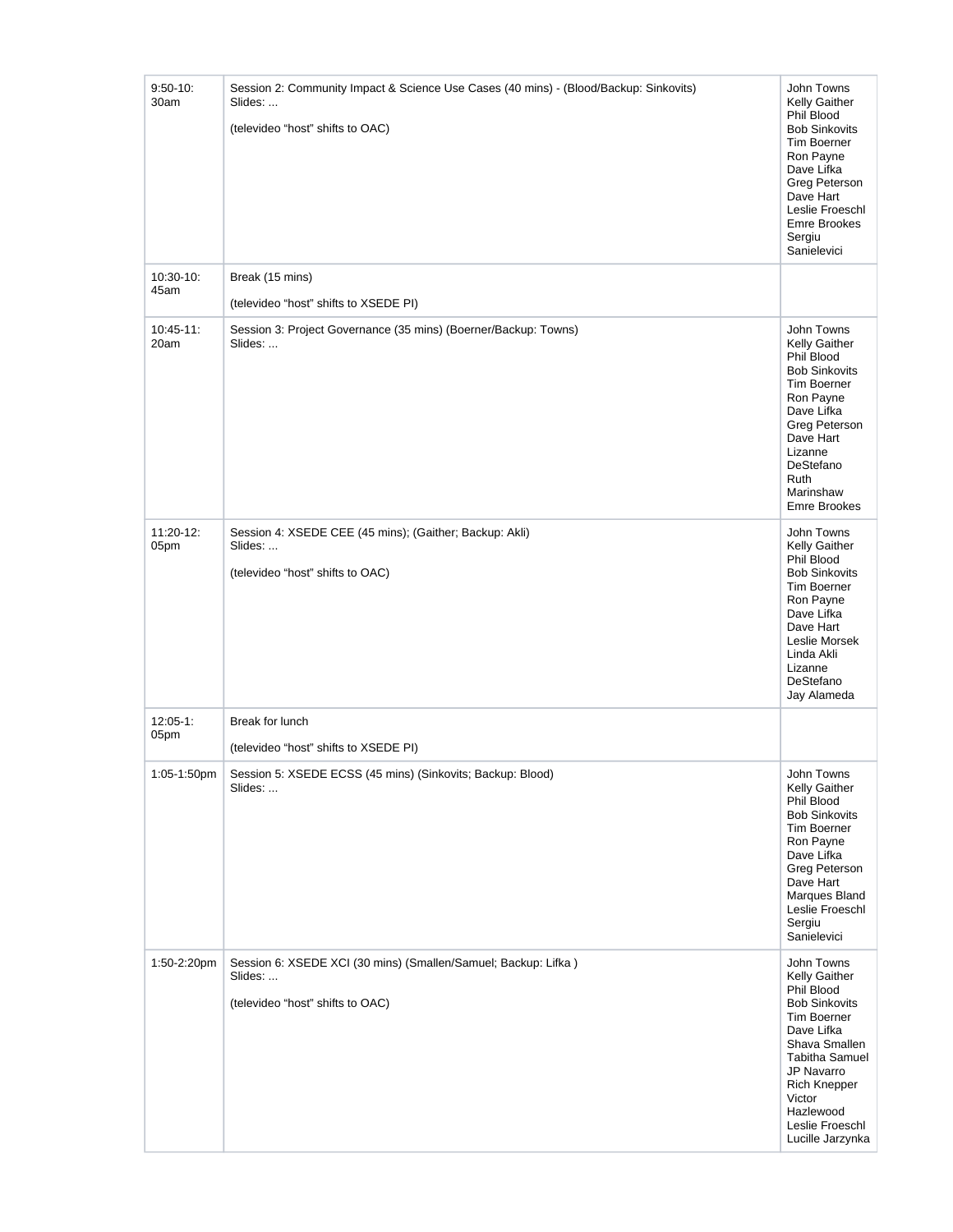| 2:20-2:35pm | Break (15 mins);                                                                                                                                                     |                                                                                                                                                                                                                  |
|-------------|----------------------------------------------------------------------------------------------------------------------------------------------------------------------|------------------------------------------------------------------------------------------------------------------------------------------------------------------------------------------------------------------|
|             | (televideo "host" shifts to XSEDE PI)                                                                                                                                |                                                                                                                                                                                                                  |
| 2:35-3:05pm | Session 7: XSEDE Operations (30 mins) (Peterson; Backup: Hazlewood)<br>Slides:                                                                                       | John Towns<br>Kelly Gaither<br>Phil Blood<br><b>Bob Sinkovits</b><br><b>Tim Boerner</b><br>Ron Payne<br>Dave Lifka<br>Greg Peterson<br>Dave Hart<br><b>Scott Wells</b><br>Leslie Froeschl<br>Victor<br>Hazlewood |
| 3:05-3:45pm | Session 8: Resource Allocations Services (40 mins) (Hart; Backup: Towns)<br>Slides:<br>(televideo "host" shifts to OAC)                                              | John Towns<br>Kelly Gaither<br>Phil Blood<br><b>Bob Sinkovits</b><br>Tim Boerner<br>Dave Hart<br>Ken Hackworth<br>Nathan Tolbert<br>Sonia Nayak<br>Victor<br>Hazlewood<br>Ruth<br>Marinshaw                      |
| 3:45-4:00pm | Q&A session (15 mins)                                                                                                                                                | John Towns<br>Kelly Gaither<br>Phil Blood<br><b>Bob Sinkovits</b><br>Tim Boerner<br>Ron Payne<br>Dave Lifka<br>Greg Peterson<br>Dave Hart<br>Lizanne<br>Destefano<br>Ruth<br>Marinshaw<br><b>Emre Brookes</b>    |
| 4:00pm      | Day 1 wrap-up and close; Panelists dismissed to respective evenings                                                                                                  |                                                                                                                                                                                                                  |
| 7:00pm      | Review questions conveyed to XSEDE by OAC<br>XSEDE team compose responses to Panel-submitted questions (Note that Zoom coordinates will be<br>sent out via Outlook.) |                                                                                                                                                                                                                  |

**Homework: <https://drive.google.com/drive/u/3/folders/1BMAnRIRrF8FNdqQ3p29tnsw27Ef963Rh>**

#### **Wednesday, June 30<sup>th</sup> - Panel Review, Day 2**

Presentations: [https://drive.google.com/drive/u/3/folders/1KG9BA2r9r5T\\_NS-Yj6qsVWf4coZlGNTT](https://drive.google.com/drive/u/3/folders/1KG9BA2r9r5T_NS-Yj6qsVWf4coZlGNTT)

Please contact [Ron Payne](https://confluence.xsede.org/display/~rpayne) or [Leslie Froeschl](https://confluence.xsede.org/display/~lfroesch) for access to the notes from the Panel review.

[Click here for Zoom coordinates that have been provided by NSF.](https://confluence.xsede.org/display/XT/Zoom+Coordinates+for+XSEDE+2021+NSF+Panel+Review) NOTE that only staff who have been informed that they are on the attendee list should join the Zoom session. When entering the Zoom session, XSEDE staff should login with "XSEDE" in front of your name.

| Time (EDT)    | Topic                                                                                                                          | <b>XSEDE</b><br><b>Staff</b> |
|---------------|--------------------------------------------------------------------------------------------------------------------------------|------------------------------|
| $~10-8:30$ am | Panel working session, including in follow-up to overnight XSEDE 2.0 team preliminary draft responses to<br>conveyed questions | None                         |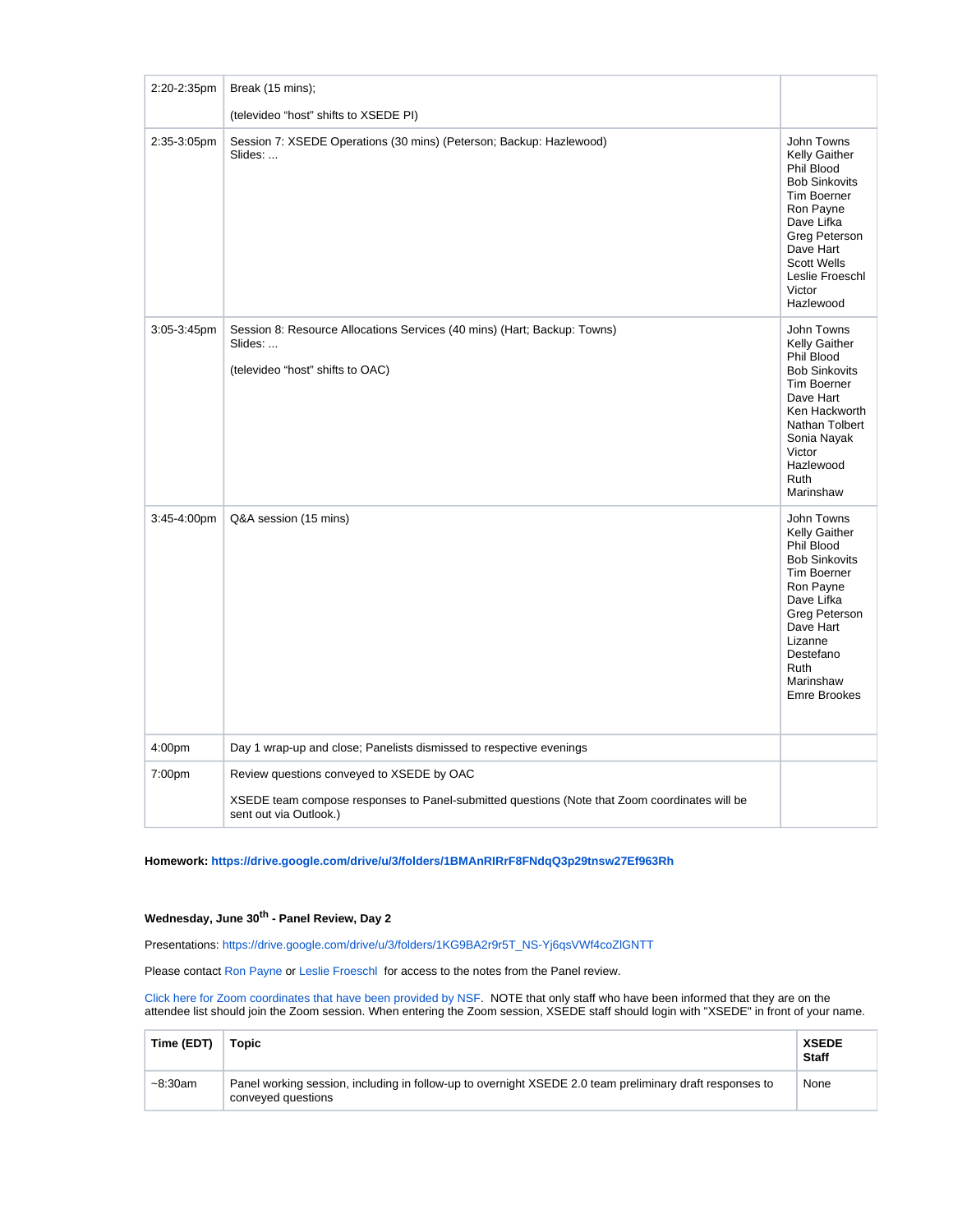| 9:00-9:30am           | Review reconvened                                                                                                                                                                                                                                 | John Towns                                                                                                                                                                                                                                                                                                   |
|-----------------------|---------------------------------------------------------------------------------------------------------------------------------------------------------------------------------------------------------------------------------------------------|--------------------------------------------------------------------------------------------------------------------------------------------------------------------------------------------------------------------------------------------------------------------------------------------------------------|
|                       | Panel XSEDE 2.0 team discussion, including in follow-up to overnight XSEDE 2.0 team preliminary draft<br>responses to conveyed questions (30 mins)<br>Slides:<br>(televideo "host" shifts to XSEDE PI)                                            | Kelly Gaither<br>Phil Blood<br>Bob<br>Sinkovits<br><b>Tim Boerner</b><br>Ron Payne<br>Dave Lifka<br>Greg<br>Peterson<br>Dave Hart<br>Lizanne<br>Destefano<br>Ruth<br>Marinshaw<br>Emre<br><b>Brookes</b><br>Linda Akli<br>Sergiu Sanie<br>levici<br>Rich<br>Knepper<br>Tabitha<br>Samuel<br>Craig<br>Stewart |
| $9:30-10$ :<br>30am   | Session 9: XSEDE Program Office (60 mins) (Payne; Backup: Towns)<br>Finances (Payne; Backup: Towns)<br>XSEDE Staff Climate Study, XSEDE User Survey, Longitudinal Studies (Destefano; Backup: TBD)<br>Slides:<br>(televideo "host" shifts to OAC) | John Towns<br>Kelly Gaither<br>Phil Blood<br><b>Bob</b><br>Sinkovits<br>Tim Boerner<br>Ron Payne<br>Dave Lifka<br>Greg<br>Peterson<br>Dave Hart<br>Leslie<br>Froeschl<br>Lizanne<br>Destefano<br>Tabitha<br>Samuel<br>Craig<br><b>Stewart</b>                                                                |
| 10:30-10:<br>45am     | Break (15 mins) (televideo "host" shifts to XSEDE PI)                                                                                                                                                                                             |                                                                                                                                                                                                                                                                                                              |
| $10:45 - 11:$<br>25am | Session 10: XSEDE Closing Remarks (40 mins) (Towns)<br>(televideo "host" shifts to OAC)                                                                                                                                                           | John Towns<br>Kelly Gaither<br>Phil Blood<br><b>Bob</b><br>Sinkovits<br>Tim Boerner<br>Ron Payne<br>Dave Lifka<br>Greg<br>Peterson<br>Dave Hart<br>Lizanne<br>Destefano<br>Ruth<br>Marinshaw<br>Emre<br><b>Brookes</b><br>Tabitha<br>Samuel<br>Leslie<br>Froeschl                                            |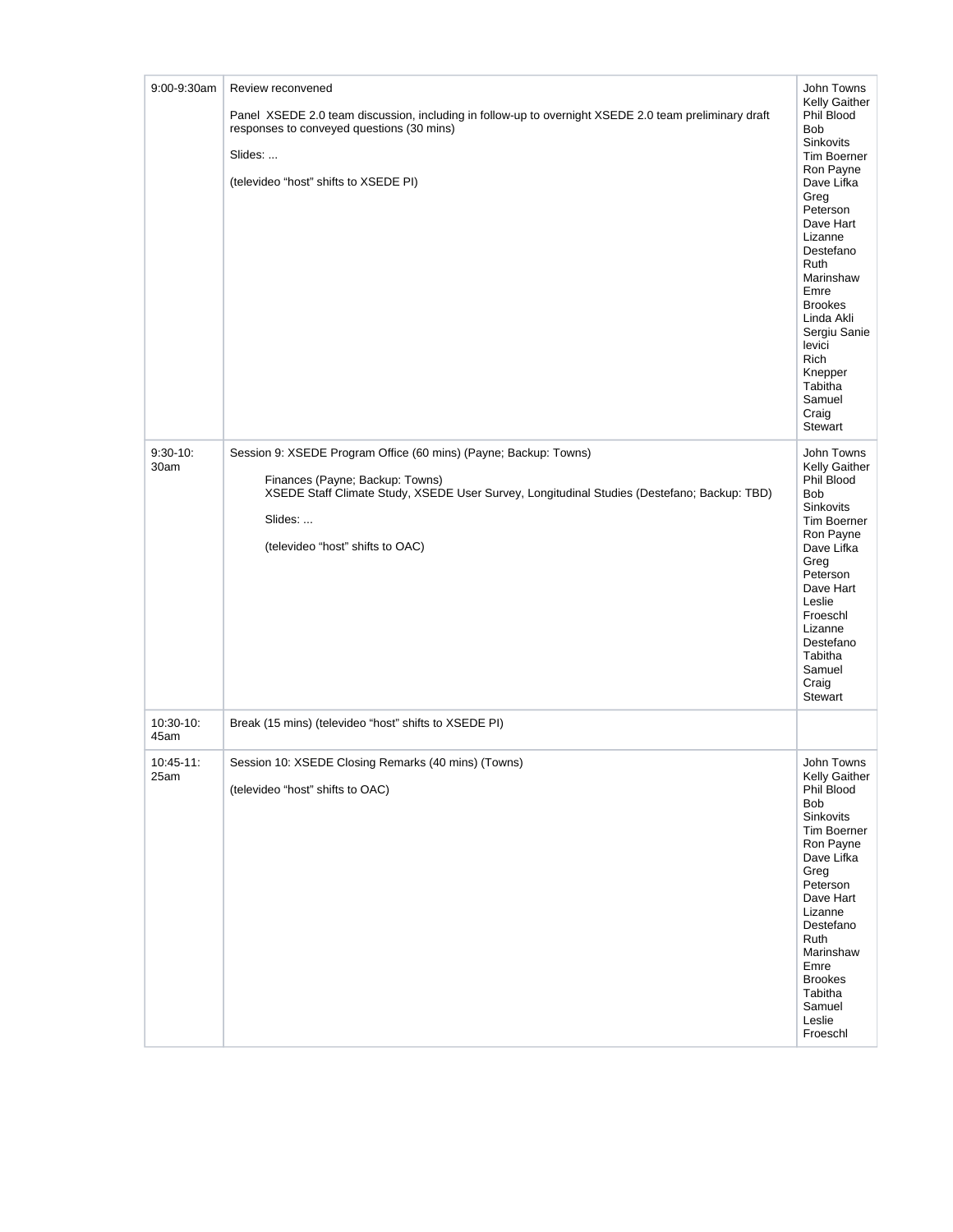| 11:25am-12:<br>00pm | Q&A session (35 mins)                                               | John Towns<br>Kelly Gaither<br>Phil Blood<br><b>Bob</b><br>Sinkovits<br>Tim Boerner<br>Ron Payne<br>Dave Lifka<br>Greg<br>Peterson<br>Dave Hart<br>Lizanne<br>Destefano<br>Ruth<br>Marinshaw<br>Emre<br><b>Brookes</b><br>Tabitha<br>Samuel<br>Leslie<br>Froeschl |
|---------------------|---------------------------------------------------------------------|-------------------------------------------------------------------------------------------------------------------------------------------------------------------------------------------------------------------------------------------------------------------|
| 12:00pm             | XSEDE Project team dismissed                                        |                                                                                                                                                                                                                                                                   |
|                     | Panel break for lunch (60 mins)                                     |                                                                                                                                                                                                                                                                   |
| 1:00-4:00pm         | Panel working session (3 hours)                                     |                                                                                                                                                                                                                                                                   |
| 4:00pm              | Day 2 wrap-up and close; Panelists dismissed to respective evenings |                                                                                                                                                                                                                                                                   |

#### **Thursday, July 1 - Panel Review, Day 3**

Presentations: [https://drive.google.com/drive/u/3/folders/11uVDTPAwYSdLLI9\\_HG6WK5UjR4nM5cbB](https://drive.google.com/drive/u/3/folders/11uVDTPAwYSdLLI9_HG6WK5UjR4nM5cbB)

Please contact [Ron Payne](https://confluence.xsede.org/display/~rpayne) or [Leslie Froeschl](https://confluence.xsede.org/display/~lfroesch) for access to the notes from the Panel review.

Zoom coordinates to be provided by NSF. NOTE that only staff who have been informed that they are on the attendee list should join the Zoom session.

| Time (EDT) | Topic                                                                                  | <b>XSEDE Staff</b>                                                                                                                                                     |
|------------|----------------------------------------------------------------------------------------|------------------------------------------------------------------------------------------------------------------------------------------------------------------------|
| ~100cm     | XSEDE 2.0 team final form responses to conveyed questions available to Program & Panel |                                                                                                                                                                        |
| $~100$ pm  | Draft executive summary shared with XSEDE 2.0 Project PI (via televideo)               | John Towns<br><b>Kelly Gaither</b><br>Phil Blood<br><b>Bob Sinkovits</b><br>Tim Boerner<br>Ron Payne<br>Dave Hart<br>Dave Lifka<br>Greg<br>Peterson<br>Leslie Froeschl |

## Review Materials

### **Material Provided to Panel:**

- XSEDE KPI information
- XSEDE Reporting Year vs. Project Year schedule
- XSEDE Organizational Charts
- XSEDE Organizational Alignment with Strategic Goals

# Review Panelists

The (restricted) list of NSF Review Panelists can be found at: [https://docs.google.com/spreadsheets/d/1BqLbEjXgE-](https://docs.google.com/spreadsheets/d/1BqLbEjXgE-B8MbWcosJegRcXInc6sC87PfWye5o5d7Q/edit#gid=0)[B8MbWcosJegRcXInc6sC87PfWye5o5d7Q](https://docs.google.com/spreadsheets/d/1BqLbEjXgE-B8MbWcosJegRcXInc6sC87PfWye5o5d7Q/edit#gid=0)